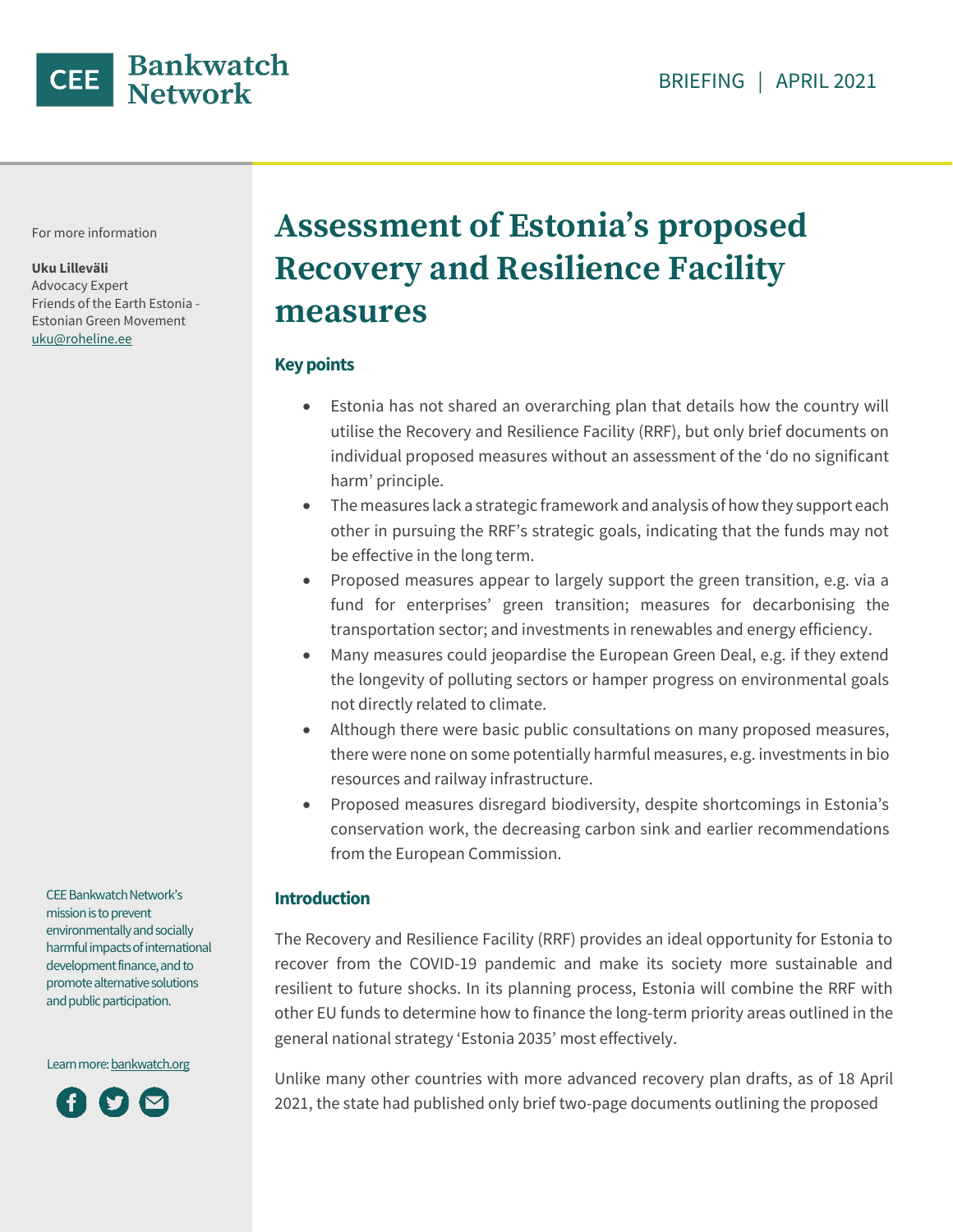<span id="page-1-0"></span>measures and budget allocated for these<sup>1</sup>. Further, there was a week of consultations in March for selected measures, but these provided limited additional information on the specific plans for each measure and on Estonia's r[e](#page-1-0)covery and resilience plan as a whole<sup>1</sup>. These documents and consultations do not allow for a thorough review of the recovery plan itself, e.g. no information has been provided on measures' compliance with the 'do no significant harm' principle. Still, they provide indications to assess the measures' alignment, and therefore the overall alignment of Estonia's recovery plans, with the European Green Deal.

Despite the noteworthy share of green investments in the measures, a vast proportion could either positively or adversely affect climate change mitigation and adaptation goals, depending on their further planning and implementation. Thus, there is a need to ensure that the detailed eligibility and implementation criteria planned for such measures are aligned with the Green Deal.

## **Assessment<sup>2</sup>**

 $\overline{a}$ 

Estonia's total allocation from the RRF – an estimated EUR 0.9 to 1.1 billion – will be channelled towards five areas: healthcare and social protection (EUR 446 million), business (EUR 337 million), e-governance (EUR 135 million), energy and energy efficiency (EUR 92 million) and transportation (EUR 96 million). While some measures included under these areas will likely have no significant effect on climate goals, most will have either a positive or likely but uncertain impact on climate goals.

## **A. Positive effect on climate goals (EUR 322 million, 29 per cent of the total)**

Some of the more notable positive measures include **investments in the energy grid, energy storage and renewables** (EUR 45 million); **increasing the energy efficiency of buildings** (EUR 47 million); and **a green fund for investing in companies' green transition** (EUR 100 million). Promoting the **introduction of integrated renewables-based hydrogen technologies** (EUR 50 million) might also lead to a positive climate impact, but concerns have been raised that the measure has been designed based on overly optimistic expectations and might face severe implementation problems.

Measures that will positively contribute to the decarbonisation of the transportation sector and hence the climate goals include **constructing an additional tram line** in Tallinn (EUR 26 million), **restoring a section of a former railroad line** in Northern Estonia (EUR 34 million) and **municipal investments in cycling paths** (EUR 5 million).

## **B. Likely but uncertain effect on climate goals (EUR 629 million, 57 per cent of the total)**

Most other measures will likely affect climate goals, but due to the low level of detail provided about them, it is uncertain to what extent they are in alignment with the European Green Deal and meet the criteria set forth in the European Commission's Technical Guidance for the RRF. For example, it cannot be ruled out that many of the proposed measures could be used to support the growth of companies and sectors that significantly

<sup>&</sup>lt;sup>1</sup> Republic of Estonia, Ministry of Finance, 2021-2027 planeerimine, last accessed on 18 April 2021.

<sup>&</sup>lt;sup>2</sup> The assessment is based primarily on materials produced and shared by the Estonian government up to 18 April 2021.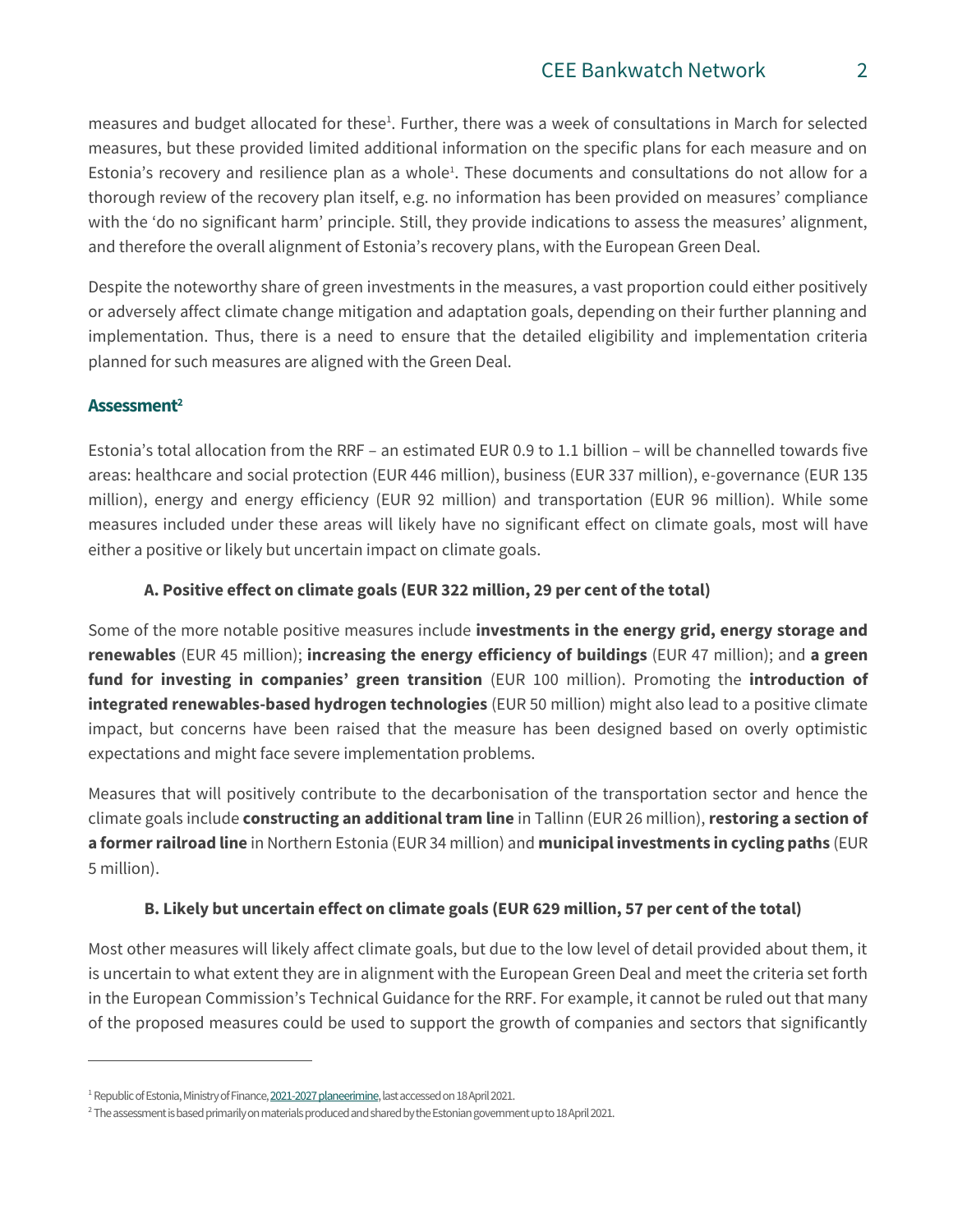reinforce climate change and environmental degradation, e.g. extracting and processing mineral resources and fossil fuels. Such measures include **supporting the export capacity of Estonian enterprises** (EUR 33 million), **adopting innovative and resource-efficient technologies** (EUR 23 million), **supporting industries to align their production with international standards** (EUR 9 million) and **digitisation and automation of enterprises** (EUR 73 million). Encouraging the longevity of harmful sectors instead of supporting genuinely sustainable ones, however, contradicts the goals of the Green Deal.

**Investments in technological and product innovation in bio resource-related sectors** (EUR 24 million) might be positive *per se*, but it is unclear whether this measure will fuel increasing logging intensity, which has adverse environmental and climate impacts. In addition, the measure proposing the **construction of a joint transport terminal of Rail Baltic** to Tallinn (EUR 31 million) could have a positive impact on decarbonisation, but its construction further encourages the expansion of Rail Baltic, which would negatively impact biodiversity, as it likely involves clearing bogs and forests of high conservation value to make way for the railroad, thus causing significant environmental harm.

When assessed from a purely climate perspective, two measures with potential healthcare-related benefits could have either a positive or a negative environmental and climate impact. First, although **purchasing two helicopters and developing emergency service capacities** (EUR 56 million) supports the use of helicopters as one of the modes of transport with the highest emissions, the measure's goals include putting out forest and landscape fires and monitoring the environment and marine pollution. Second, although **constructing Tallinn Hospital** (EUR 380 million) likely involves a significant amount of concrete, the measure aims to aggregate individual hospitals currently based in older buildings across the capital into a central, probably more energy efficient one.

#### *Proposed RRF measures neglect biodiversity*

Both the Technical Guidance for the RRF and the EU Biodiversity Strategy 2030 highlight the need to allocate a larger proportion of EU funds for protecting and restoring biodiversity as part of the requirement to invest at least 37 per cent of the RRF in the green transition. Despite this and the central role of preserving biodiversity and ecosystems in climate change mitigation and adaptation, Estonia has not proposed any RRF measures on these, even though its land use, land-use change and forestry sector is projected to become a net emitter of  $CO<sub>2</sub>$  $CO<sub>2</sub>$  $CO<sub>2</sub>$  $CO<sub>2</sub>$  $CO<sub>2</sub>$  by 2030<sup>3</sup>. This means that the sector will emit more emissions than it can store, mainly due to intensive logging that has led to a fast-paced loss of the carbon sink.

From the view of conservation, for instance, the status of most forest habitat types of the Habitats' Directive in Estonia is either inadequate or bad<sup>4</sup>, suggesting that the state has not fulfilled its duty to ensure and restore the favourable status of these as required by the directive. In addition, 49 per cent of the forest area within the

 $\overline{a}$ 

<sup>3</sup>Republic of Estonia, Ministry of the Environment, *[Reportpursuant to Article 39 ofRegulation \(EU\) 2018/1999, Estonia](https://www.envir.ee/sites/default/files/Kliima/ghg_projections_pams_estonia_2021_15.03.21_3.pdf)*, 2021

<sup>4</sup> Republic of Estonia, Ministry of Environment, *[Prioritised Action Framework \(PAF\) for NATURA 2000 in Estonia](https://www.envir.ee/sites/default/files/paf_estonia_2021_2027.pdf)*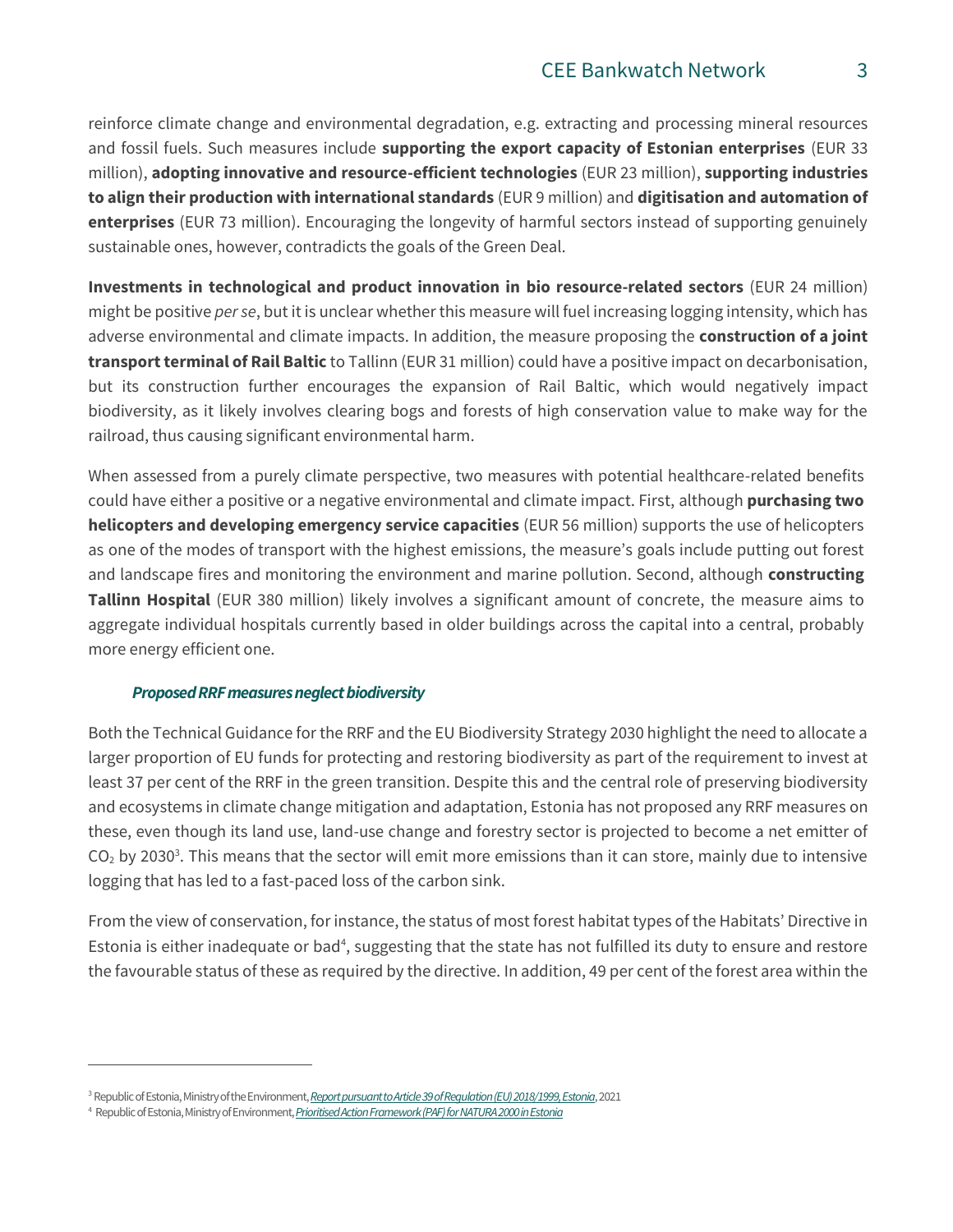Natura 2000 network in Estonia is not covered<sup>5</sup> by the Habitats' Directive forest habitat inventory, indicating that forests with potentially high conservation value may not be adequately protected from intense logging.

Using the RRF to invest in improving the status of forests and other habitats and in taking inventory of the land within the Natura 2000 network, for example, would help to capture and store carbon and ensure that ecosystems that need to adapt to climate change are preserved. Thus, it would also contribute to the climate goals of the facility.

## **Conclusion**

 $\overline{a}$ 

#### *Issues and recommendations*

- The Estonian state has not shared a draft of an RRF-specific plan that details the country's strategic goals for and approach to utilising the facility. Such a plan would help to assess not just the relevance and effectiveness of individual RRF measures, but also how they support each other in pursuing these strategic goals. Even though Estonia claims the proposed measures are based on the general national strategy 'Estonia 2035', this strategy was drafted largely before the pandemic and it does not provide sufficient RRF-related details.
	- o **Recommendation:** Estonia should draft and publish an RRF-specific plan with strategic goals for the use of the facility. This is critical to assess the individual measures together and ensure that the environmental and climate-related objectives are met most effectively.
- A large proportion of measures could have either a positive or negative climate effect. For instance, there is a considerable risk of designing and implementing 'green' policies for resource-intensive and heavily polluting sectors with weak climate conditions, which might fall well short of the change that is needed to reach the goals of the European Green Deal. In addition, for many potentially harmful measures, such as investing in bio resources and larger transportation infrastructure, there were no public consultations, i.e. no ability to receive more information or provide feedback.
	- o **Recommendation:** A comprehensive assessment of the 'do no significant harm' principle, as per the European Commission's Technical Guidance for the RRF, should be made public and alternatives to measures that support business as usual or lock-in effects should be discussed. The detailed eligibility and implementation criteria planned for such measures should be transparent and aligned with the Green Deal. Estonia must ensure public consultation in the planning of all proposed RRF measures.
- For measures currently defined as 'green', e.g. the green fund for enterprises (EUR 100 million) or green technologies (EUR 23 million), it is unclear to both businesses and environmental organisations alike

<sup>&</sup>lt;sup>5</sup> Response to a request for information from the Estonian Environmental Agency on 12 December 2020